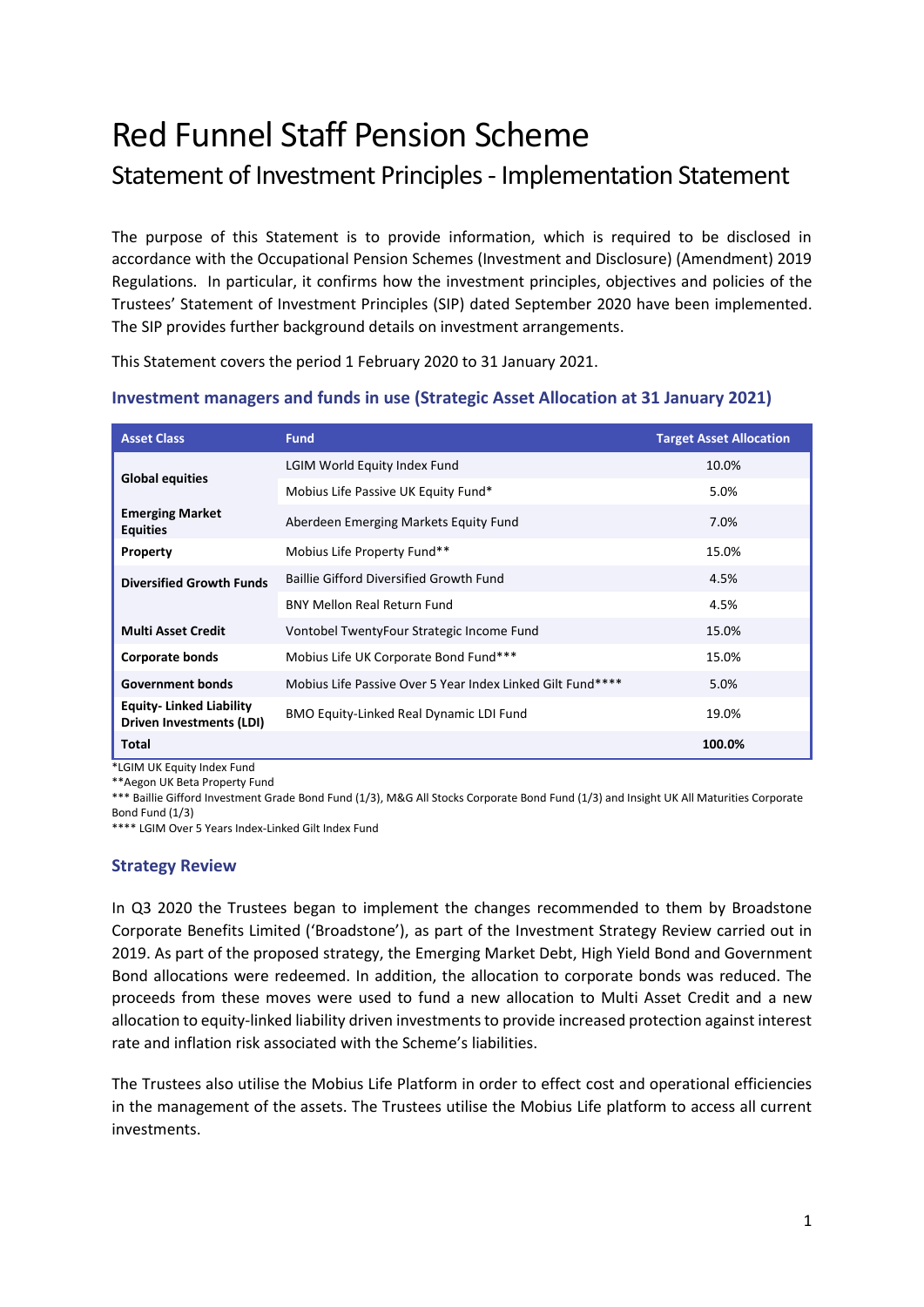#### **Scheme Governance**

The Trustee board is responsible for making investment decisions, and seeks advice from Broadstone, as the Trustees' investment consultant.

The Trustees do not actively obtain views of the membership of the Scheme to help form their policies set out in the SIP.

There were no changes to the objectives put in place for Broadstone which were last reviewed in December 2020. The Trustees are due to formally review these objectives by December 2021, or earlier.

#### **Statement of Investment Principles**

The Trustees last reviewed the Statement of Investment Principles (SIP) in September 2020. The Statement of Investment Principles was also updated in September 2019, for new investment regulations in relation to Environmental, Social & Governance (ESG) considerations.

The Trustees have a policy on financially material considerations relating to Environmental, Social and Governance (ESG) issues, including the risk associated with the impact of climate change. In addition, the Trustees have a policy on the exercise of rights and engagement activities, and a policy on nonfinancial considerations. These policies are set out below and are detailed in the SIP.

There were no departures from the policies set out in the SIP, including the Trustees' policies on financially and non-financially material considerations, during the year.

#### **Policy on financially material considerations**

*Trustees' Policy: The Trustees believe that the consideration of financially material Environmental (including climate change), Social and Governance (ESG) factors in investment decision making can lead to better risk adjusted investment returns. The Trustees expect its Investment Managers, when exercising discretion in investment decision making, to take financially material ESG factors into account. On an ongoing basis the Trustees assess the ESG integration capability of the investment managers.*

There have been no changes to the Trustees' policy, nor any departures from their policy, during the year.

The Trustees note that the manner by which financially material ESG factors will be taken into account in an investment strategy or pooled fund offering will depend on the underlying asset classes within the pooled fund offering and the management style (e.g. active or passive).

The Trustees are satisfied that the funds currently invested in by the Scheme are managed in accordance with their views on financially material considerations, as set out below, and in particular with regards to the selection, retention, and realisation of the underlying investments held.

This position is monitored periodically. As part of the monitoring process, the Trustees have access to updates on governance and engagement activities by the investment managers and input from their investment advisors on ESG matters. These views are also taken into account when appointing and reviewing investment managers.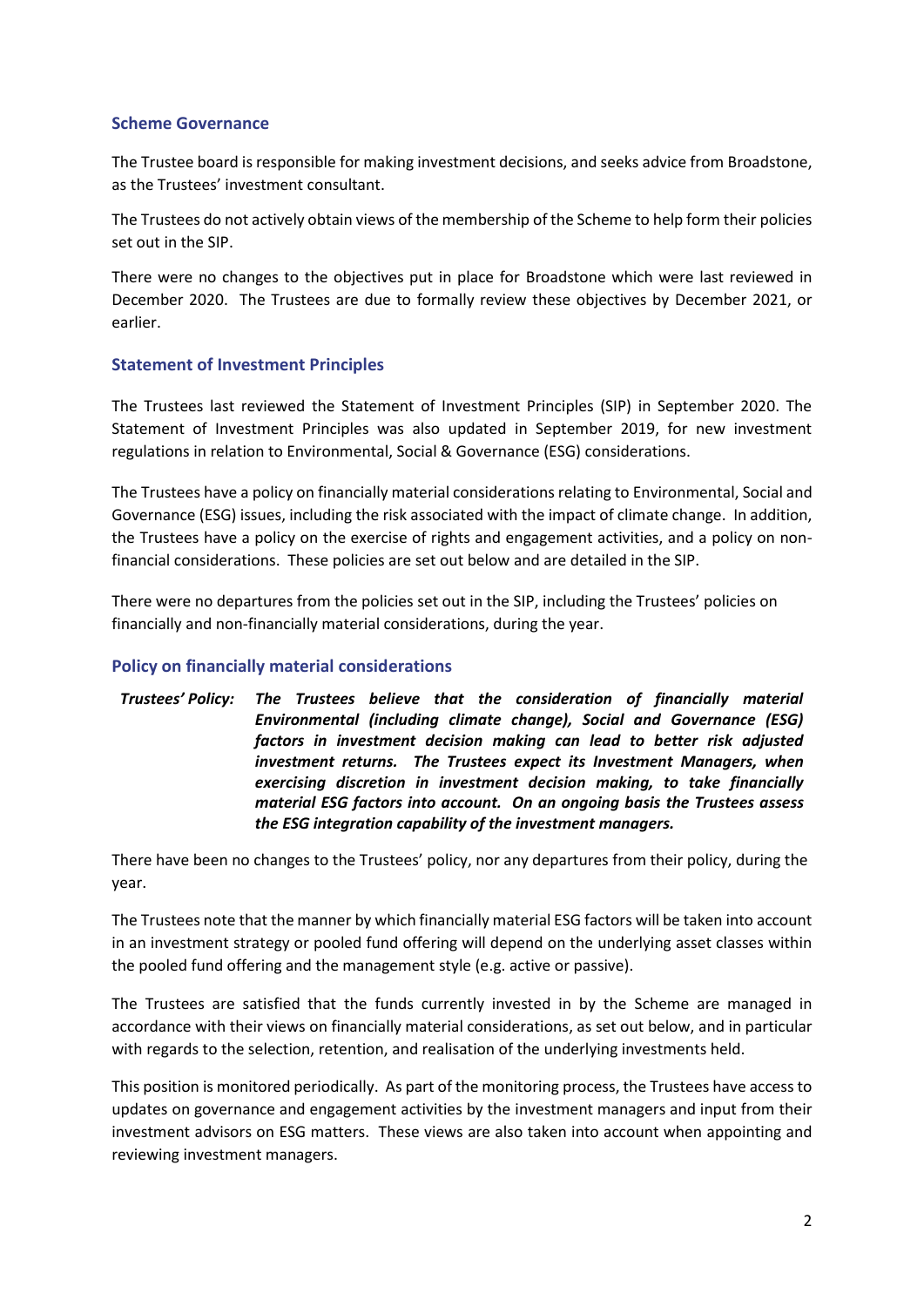The Trustees acknowledge that they are delegating the consideration of financially material factors in relation to determining the underlying holdings to their investment managers given they are investing in pooled funds.

| <b>Asset Class</b>                        | <b>Actively or</b><br><b>Passively</b><br><b>Managed?</b> | <b>Comments</b>                                                                                                                                                                                                                                                                                                                                                                                                                                                                                                                                         |
|-------------------------------------------|-----------------------------------------------------------|---------------------------------------------------------------------------------------------------------------------------------------------------------------------------------------------------------------------------------------------------------------------------------------------------------------------------------------------------------------------------------------------------------------------------------------------------------------------------------------------------------------------------------------------------------|
| <b>Global equities</b>                    | Passive                                                   | The Trustees acknowledge that the investment manager must invest in line<br>with specified indices and, therefore, may not be able to disinvest from a<br>particular security if they have concerns relating to ESG. The Trustees do<br>expect the investment manager to take into account ESG considerations by<br>engaging with companies that form the index, and by exercising voting rights<br>on these companies.                                                                                                                                 |
| <b>Emerging Market</b><br><b>Equities</b> | Active                                                    | Where equities are actively managed, the Trustees expect the fund manager<br>to integrate ESG factors into the selection, retention, and realisation of the<br>stocks they hold where this is expected to have a material impact on returns.<br>The Trustees also expect the fund manager to take into account ESG<br>considerations when engaging with companies and by exercising voting rights.<br>However, the exercise of rights and engagement activities should be<br>consistent with, and proportionate to, the rest of the investment process. |
| Property                                  | Active                                                    | The Trustees believe there is less scope for the consideration of ESG issues to<br>improve risk-adjusted returns in this asset class because of the nature of the<br>securities. However, the Trustees expect the investment manager to have<br>regard to ESG issues when properties are being sold and purchased within the<br>portfolio, together with any opportunities to re-develop existing properties<br>with ESG issues in mind.                                                                                                                |
| <b>Diversified Growth</b><br><b>Funds</b> | Active                                                    | The Trustees expect the investment manager to take financially material ESG<br>factors into account, given the active management style of the fund and the<br>ability of the manager to use its discretion to generate higher risk adjusted<br>returns. The Trustee also expects its investment manager, to engage with the<br>underlying investee companies, where possible, although it appreciates that<br>fixed income assets within the portfolio do not typically attract voting rights.                                                          |
| <b>Multi Asset Credit</b>                 | Active                                                    | The Trustees expect the investment managers to take financially material ESG<br>factors into account, given the active management style of the funds and the<br>ability of the managers to use their discretion to generate higher risk adjusted<br>returns. The Trustees also expect the investment managers, to engage with<br>the underlying investee companies, where possible, although it appreciates<br>that fixed income assets within the funds do not typically attract voting rights.                                                        |
| <b>Corporate bonds</b>                    | Active                                                    | The Trustees expect the investment managers to take financially material ESG<br>factors into account, given the active management style of the funds and the<br>ability of the managers to use their discretion to generate higher risk adjusted<br>returns. The Trustees also expect the investment managers, to engage with<br>the underlying investee companies, where possible, although it appreciates<br>that fixed income assets within the funds do not typically attract voting rights.                                                        |
| <b>Government Bonds</b>                   | Passive                                                   | The Trustees believe there is less scope for the consideration of ESG issues to<br>improve risk-adjusted returns in this asset class because of the nature of the<br>securities.                                                                                                                                                                                                                                                                                                                                                                        |

A summary of the Trustees' views for each asset class in which the Scheme invests is outlined below.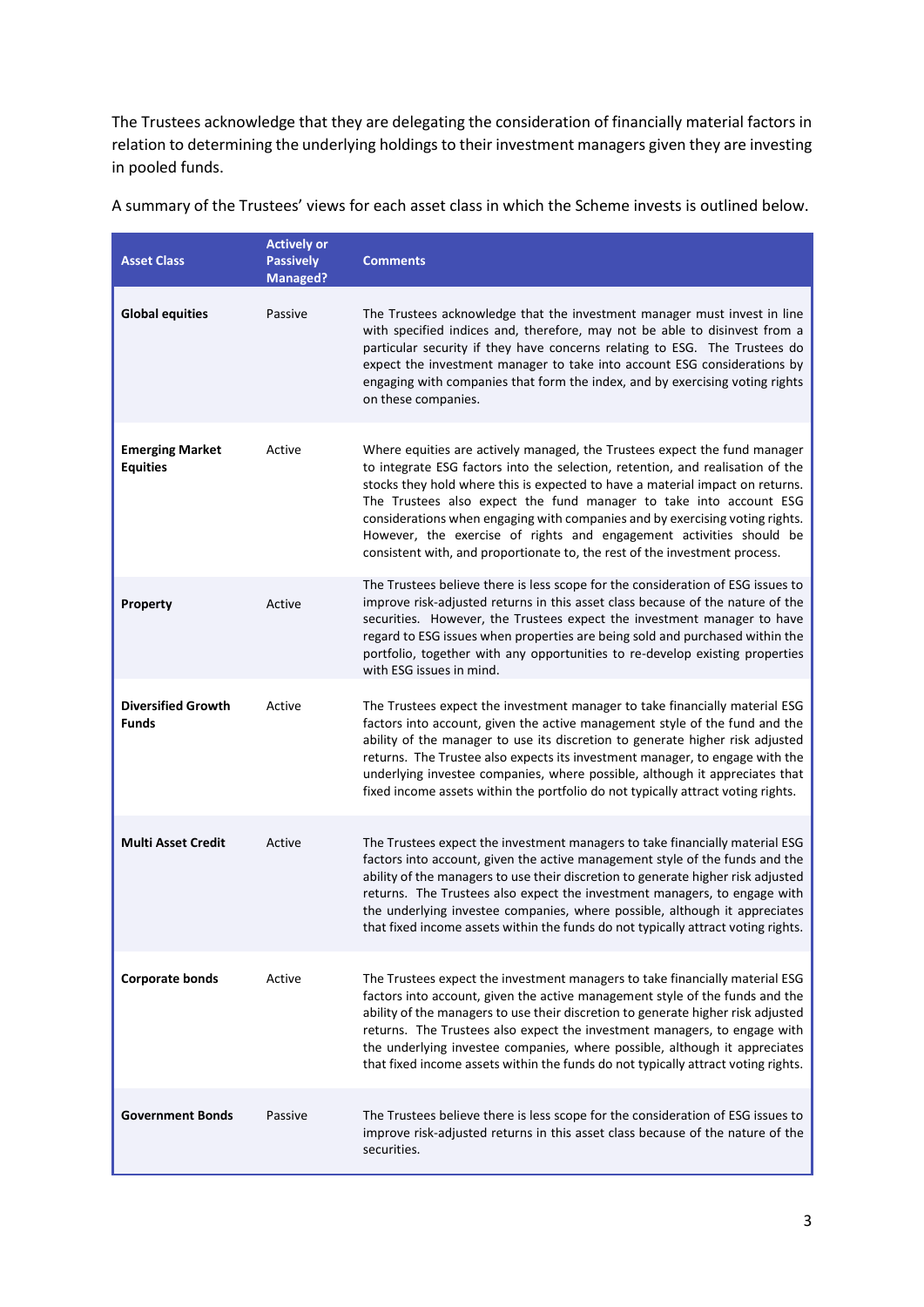| <b>Equity-Linked Liability</b><br><b>Driven Investments</b><br>(LDI) | Active | The underlying assets of the LDI solution consist of government bond funds<br>and derivative contracts, however there is also a growth overlay of passive<br>equities which are invested in line with specific indices. Therefore, the<br>Trustees believe there is less scope for the consideration of ESG issues but do<br>expect the investment manager to take into account ESG considerations by<br>engaging with companies that form the index. |
|----------------------------------------------------------------------|--------|-------------------------------------------------------------------------------------------------------------------------------------------------------------------------------------------------------------------------------------------------------------------------------------------------------------------------------------------------------------------------------------------------------------------------------------------------------|
|                                                                      |        |                                                                                                                                                                                                                                                                                                                                                                                                                                                       |

#### **Policy for taking into account non-financially material considerations**

*Trustees' Policy: Where ESG factors are non-financial (i.e. they do not pose a risk to the prospect of the financial success of the investment) the Trustees believe these should not drive investment decisions. The Trustees expect its Investment Managers, when exercising discretion in investment decision making, to consider nonfinancial factors only when all other financial factors have been considered and in such a circumstance the consideration of non-financial factors should not lead to a reduction in the efficiency of the investment. Members' views are not sought on non-financial matters (including ESG and ethical views) in relation to the selection, retention and realisation of investments.*

There have been no changes to the Trustees' policy, nor any departures from their policy, during the year.

#### **Policy on the exercise of voting rights and engagement activities**

*Trustees' Policy: The Trustees believe that in order to protect and enhance the value of the investments during the time horizon over which benefits are paid, they must act as a responsible asset owner. The Trustees expect its Investment Managers to exercise their ownership rights, including voting and engagement rights, in order to safeguard sustainable returns over this timeframe. On an ongoing basis the Trustees assess the stewardship and engagement activity of its Investment Managers.*

There have been no changes to the Trustees' policy, nor any departures from their policy, during the year. In particular, all voting activities have been delegated to the investment managers, as the Trustees do not have the administrative mechanism to cast votes on the underlying holdings, given the pooled nature of the Scheme's investments.

The Trustees currently invests in pooled investment funds with the investment managers, and they acknowledge that this limits their ability to directly influence each investment manager.

The Trustees have employed Broadstone to assist them in monitoring the voting and engagement activity of their investment managers, and a summary of this activity is provided below. The Trustees, with the assistance of Broadstone, concluded that the voting and engagement activity of their investment managers is in line with their policy on voting and engagement.

Within the current investment arrangements, the LGIM equity, Mobius UK equity, Aberdeen equity, Baillie Gifford DGF, BNYM Real Return and BMO equity-linked LDI fund contain equity holdings, and therefore have voting rights attached to these underlying equities.

All investment managers use the services of a third party proxy voter when exercising voting rights and will often engage with investee companies directly. The third proxy voters used are confirmed in the table below.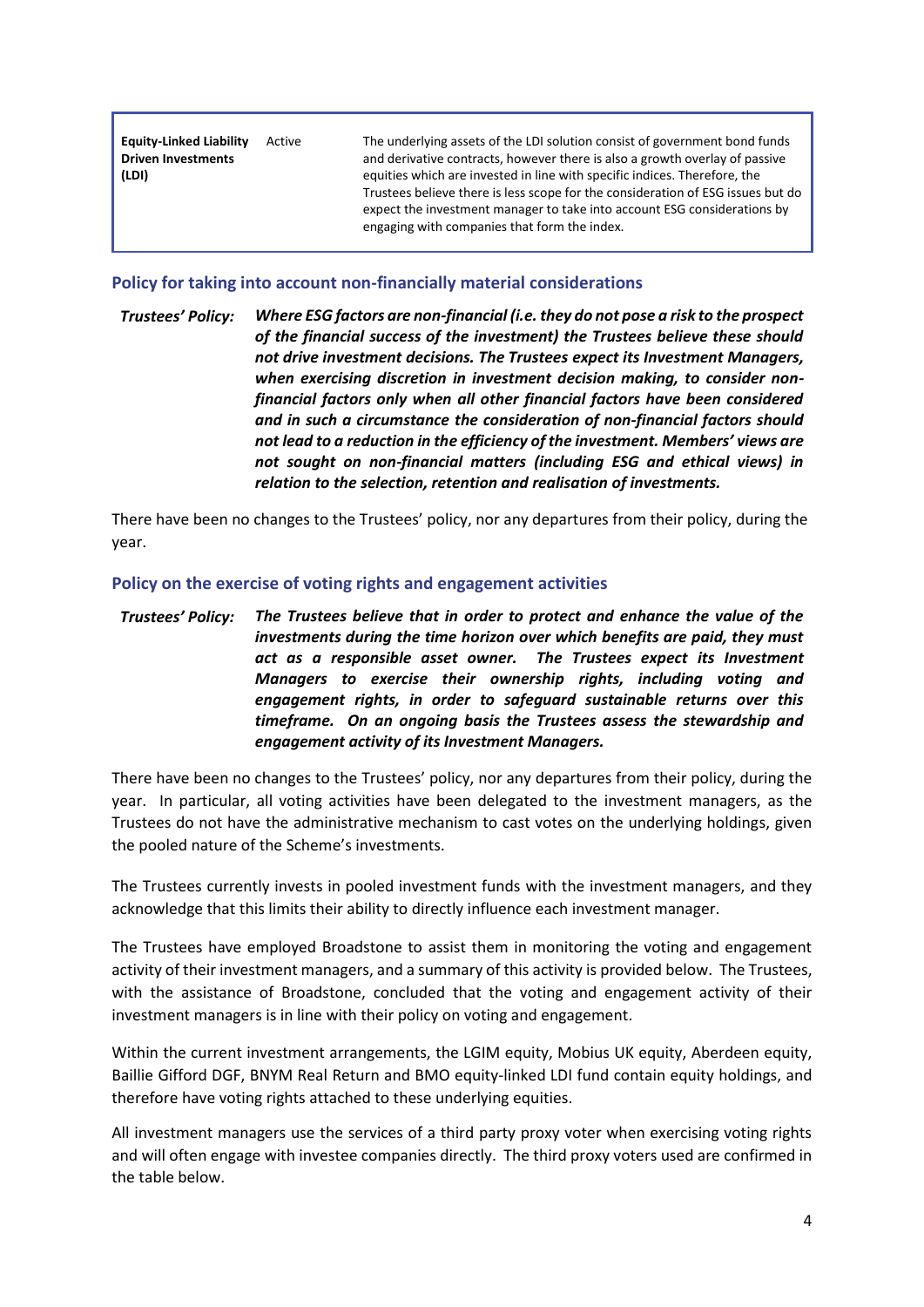The Trustees have delegated engagement activities to their investment managers, and each investment manager reports to the Trustees on how they have voted on behalf of the Trustees for the underlying holdings.

Manager Pooled or Segregated? Third Party Proxy Voter **Resolutions** Voted On **Resolutions Voted: Manager uses own voting policy For Against Abstained Aberdeen** Pooled ISS Yes 69,538 86% 12% 2% **Baillie Gifford** Pooled ISS/Glass Lewis Yes 13,507 95% 3% 2% **BMO** Pooled ISS Yes 117,820 76% 20% 4% **BNY Dividend ISS Area Accepted ISS Network** Society in the Mellon Control and American Accepted Accepted Accepted A<br>Mellon and Pooled ISS Area Accepted Accepted Accepted Accepted Accepted Accepted Accepted Accepted Accepted A **LGIM** Pooled ISS Yes 77,062 81% 18% 1% **Mobius (LGIM)** Pooled ISS Yes 77,062 81% 18% 1%

A summary of the votes made by the investment managers is provided in the table below, based on the latest information available from each investment manager.

The votes above are at the company level, rather than being scheme or fund specific. The Trustees will work with their investment managers to obtain this information in future years.

The notable engagement activities of the investment managers over the last 12 months are provided below:

- **Aberdeen** engaged with Procter & Gamble on risks associated with their supply chain, following concerns that one of their Malaysian palm-oil suppliers, FGV, being implicated in forced-labour abuses. Since the engagement, Procter & Gamble have declared that FGV must have their palm-oil certified by the Roundtable for Sustainable Palm Oil by the end of 2022.
- **Baillie Gifford** spoke with Netflix to discuss a range of topics, including the competition for consumer attention, the promotion of Ted Sarandos to co-CEO, as well as data security. Netflix described a deliberate focus on promoting diversity and inclusion to support content creation for a diverse audience, while Sarandos' promotion was described as a formalisation of a longterm working practice, and accordingly, the transition has been seamless. Data security is a standard topic for Netflix's audit committee, and the board takes it very seriously. The Netflix subscription model and absence of advertising places it in an advantageous position as it doesn't collect and sell members' data to generate revenue. This was another positive interaction with the Netflix board, which supports Baillie Gifford's confidence in its unconventional governance and ability to steward the business responsibly, with a focus on long-term value creation
- **BMO** engaged with HSBC over the course of 2020 and early 2021 in relation to climate strategy and its hesitation to stop coal financing. After many collaborative initiatives and shareholder